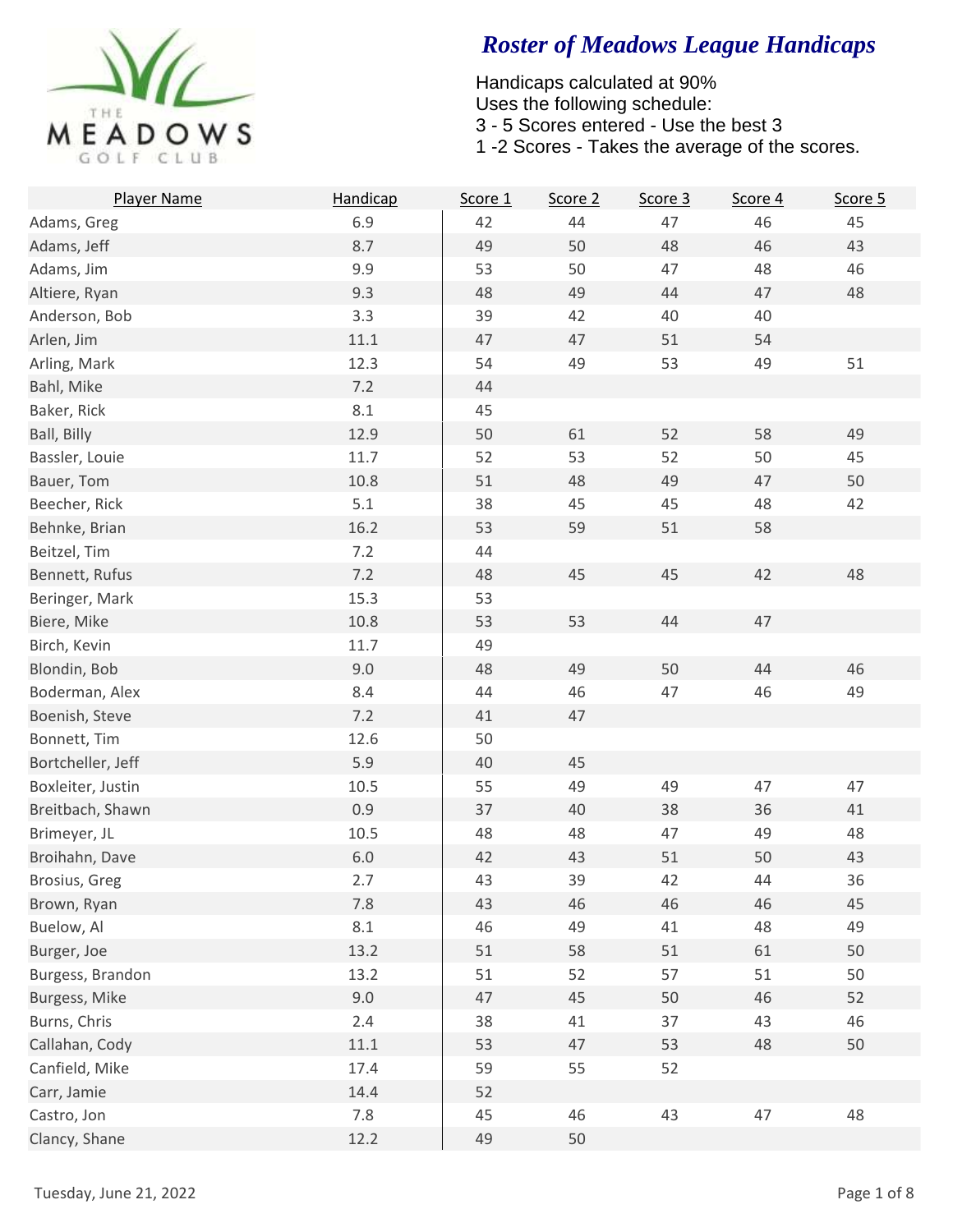

| Player Name        | Handicap | Score 1 | Score 2 | Score 3 | Score 4 | Score 5 |
|--------------------|----------|---------|---------|---------|---------|---------|
| Clemen, Gary       | 12.6     | 53      | 51      | 47      | 52      | 54      |
| Clemen, Kyle       | 9.0      | 46      |         |         |         |         |
| Clemen, Rod        | 8.7      | 55      | 55      | 45      | 43      | 49      |
| Clendenen, Kevin   | 12.6     | 49      | 49      | 52      | 54      | 55      |
| Cluff, Jason       | 14.7     | 56      | 56      | 53      | 49      | 55      |
| Cochenour, Jacob   | 5.7      | 47      | 43      | 44      | 40      | 46      |
| Compton, Joe       | 5.4      | 42      | 42      | 43      | 42      | 45      |
| Connolly, Dan      | 9.0      | 50      | 46      | 43      | 49      | 53      |
| Conrad, Cliff      | 17.1     | 55      |         |         |         |         |
| Cook, Brent        | 5.7      | 44      | 46      | 43      | 40      |         |
| Cook, Jarett       | 27.4     | 67      | 66      |         |         |         |
| Cook, Jeff         | 9.3      | 56      | 47      | 45      | 52      | 47      |
| Cook, Jeremy       | 9.9      | 48      | 47      | 46      | 52      | 48      |
| Cooper, Spencer    | 11.7     | 49      | 51      | 50      | 49      | 49      |
| Crawford, Craig    | 8.7      | 46      | 47      | 48      | 44      | 47      |
| Cummer, Tom        | 5.1      | 42      | 45      | 42      | 41      | 46      |
| Danielson, Chad    | 2.4      | 44      | 38      | 40      | 39      | 39      |
| David, Jerry       | 9.9      | 47      |         |         |         |         |
| Davis, Al          | 11.1     | 51      | 53      | 44      | 50      |         |
| Davis, Chuck       | 10.8     | 56      | 49      | 50      | 47      | 48      |
| Davis, Eric        | 11.7     | 47      | 56      | 50      | 54      | 50      |
| Davis, Tom         | 5.7      | 45      | 48      | 44      | 38      | 47      |
| Dempewolf, Mike    | 14.7     | 58      | 57      | 60      | 54      | 46      |
| Deutsch, Curt      | 3.6      | 39      | 39      | 45      | 43      | 42      |
| Deutsch, Jared     | 7.2      | 42      | 48      | 45      | 45      | 47      |
| Digman, John       | 9.9      | 52      | 42      |         |         |         |
| Digmann, Loras     | 4.2      | 41      | 40      | 44      | 41      | 42      |
| Dillon, Dave       | 7.8      | 44      | 45      | 49      | 46      | 45      |
| Donavan, PJ        | 10.5     | 47      | 50      | 46      | 54      | 52      |
| Donovan, Chad      | 20.7     | 59      |         |         |         |         |
| Donovan, Rob       | 5.4      | 41      | 51      | 42      | 43      | 46      |
| Drexler, Dave      | 3.3      | 38      | 43      | 40      | 42      | 41      |
| Driscoll, Dan      | 5.4      | 45      | 43      | 44      | 48      | 39      |
| Duehr, Luke        | 14.4     | 49      | 55      |         |         |         |
| Dunn, Jon          | $10.5\,$ | 50      | 51      | 51      | 46      | 47      |
| Dunn, Mike         | 5.1      | 45      | 46      | 45      | 39      | 41      |
| Ehlers, Tom        | 14.0     | 53      | 50      |         |         |         |
| Ehrmann, Tim       | 15.3     | 52      | 54      | 53      |         |         |
| Eigenberger, Brian | 17.7     | 52      | 59      | 58      | 59      | 57      |
| Ellerbech, Paul    | $5.1$    | 46      | 44      | 40      | 41      |         |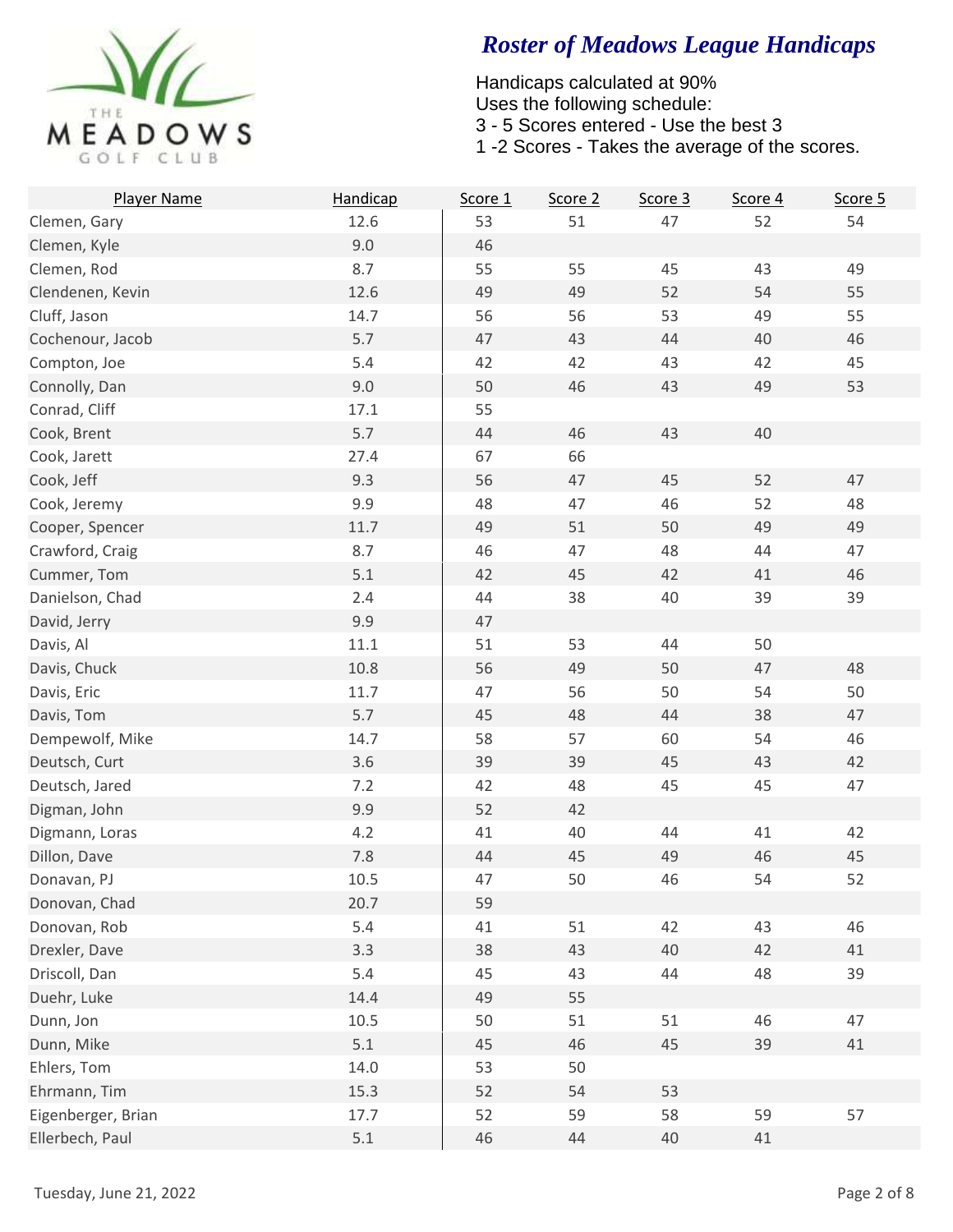

| Player Name        | Handicap | Score 1 | Score 2 | Score 3 | Score 4 | Score 5 |
|--------------------|----------|---------|---------|---------|---------|---------|
| Engelken, Jack     | $6.0\,$  | 43      | 43      | 42      | 47      | 44      |
| Ernst, Tyler       | 14.1     | 59      | 53      | 49      | 53      |         |
| Esser, Eric        | 10.4     | 50      | 45      |         |         |         |
| Even, Brock        | 7.2      | 44      |         |         |         |         |
| Feldhacker, Jim    | 3.0      | 45      | 40      | 44      | 42      | 36      |
| Fett, Scott        | 9.6      | 49      | 48      | 48      | 44      | 48      |
| Foley, Chris       | 5.4      | 42      |         |         |         |         |
| Franson, Buddy     | 11.4     | 52      | 54      | 53      | 53      | 41      |
| Freiburger, Steve  | 7.5      | 43      | 45      | 45      | 49      | 46      |
| Furlong, Cory      | 12.9     | 51      | 50      | 50      | 52      | 51      |
| Gaul, Alex         | 3.6      | 40      |         |         |         |         |
| Gibson, Don        | $6.0\,$  | 42      | 48      | 46      | 51      | 40      |
| Gill, Josh         | 9.6      | 50      | 50      | 55      | 47      | 43      |
| Glab, Gus          | 4.8      | 44      | 38      | 44      | 42      | 44      |
| Gorman, Randy      | 3.0      | 44      | 43      | 35      | 41      | 42      |
| Graham, Eric       | 3.9      | 45      | 39      | 43      | 49      | 39      |
| Grall, Chad        | 11.4     | 46      | 51      | 50      | 56      | 50      |
| Grall, Tyler       | 17.1     | 55      |         |         |         |         |
| Gremmel, John      | 5.7      | 43      | 44      | 46      | 40      | 45      |
| Hamel, Pete        | 6.3      | 41      | 44      | 44      |         |         |
| Hammerand, Herk    | 7.2      | 43      | 44      | 50      | 50      | 45      |
| Hancock, Jason     | 10.8     | 47      | 50      | 49      | 49      | 48      |
| Hanten, Nick       | $5.0$    | 42      | 41      |         |         |         |
| Harmon, Darin      | 7.2      | 46      | 54      | 42      | 56      | 44      |
| Harrington, Darwin | 12.6     | 51      | 51      | 54      | 49      | 50      |
| Harrington, Pat    | 8.1      | 45      | 49      | 45      | 55      | 45      |
| Hart, Nick         | 2.4      | 40      | 41      | 44      | 45      | 35      |
| Healey, Rick       | 6.3      | 42      | 42      | 45      |         |         |
| Heim, Brian        | 24.3     | 66      | 67      | 63      | 66      | 60      |
| Hein, Brett        | 12.6     | 50      |         |         |         |         |
| Helle, Allan       | 2.7      | 39      | 44      | 40      | 42      | 38      |
| Helle, Marty       | $10.5\,$ | 51      | 45      | 51      | 48      | 50      |
| Herzog, John       | 7.5      | 43      | 45      | 45      | 47      | 47      |
| Hibben, Bob        | 7.8      | 49      | 48      | 45      | 45      | 44      |
| Hill, Pete         | 9.9      | 47      | 47      |         |         |         |
| Hillery, Carson    | 2.1      | 40      | 39      | 36      |         |         |
| Hingtgen, John     | 12.6     | 51      | 51      | 48      | 53      |         |
| Hingtgen, Tony     | 11.4     | 56      | 49      | 55      | 52      | 45      |
| Hummel, Doug       | 8.4      | 49      | 50      | 46      | 45      | 45      |
| Imhof, AJ          | $5.1$    | 43      | 41      | 45      | 47      | $41\,$  |
|                    |          |         |         |         |         |         |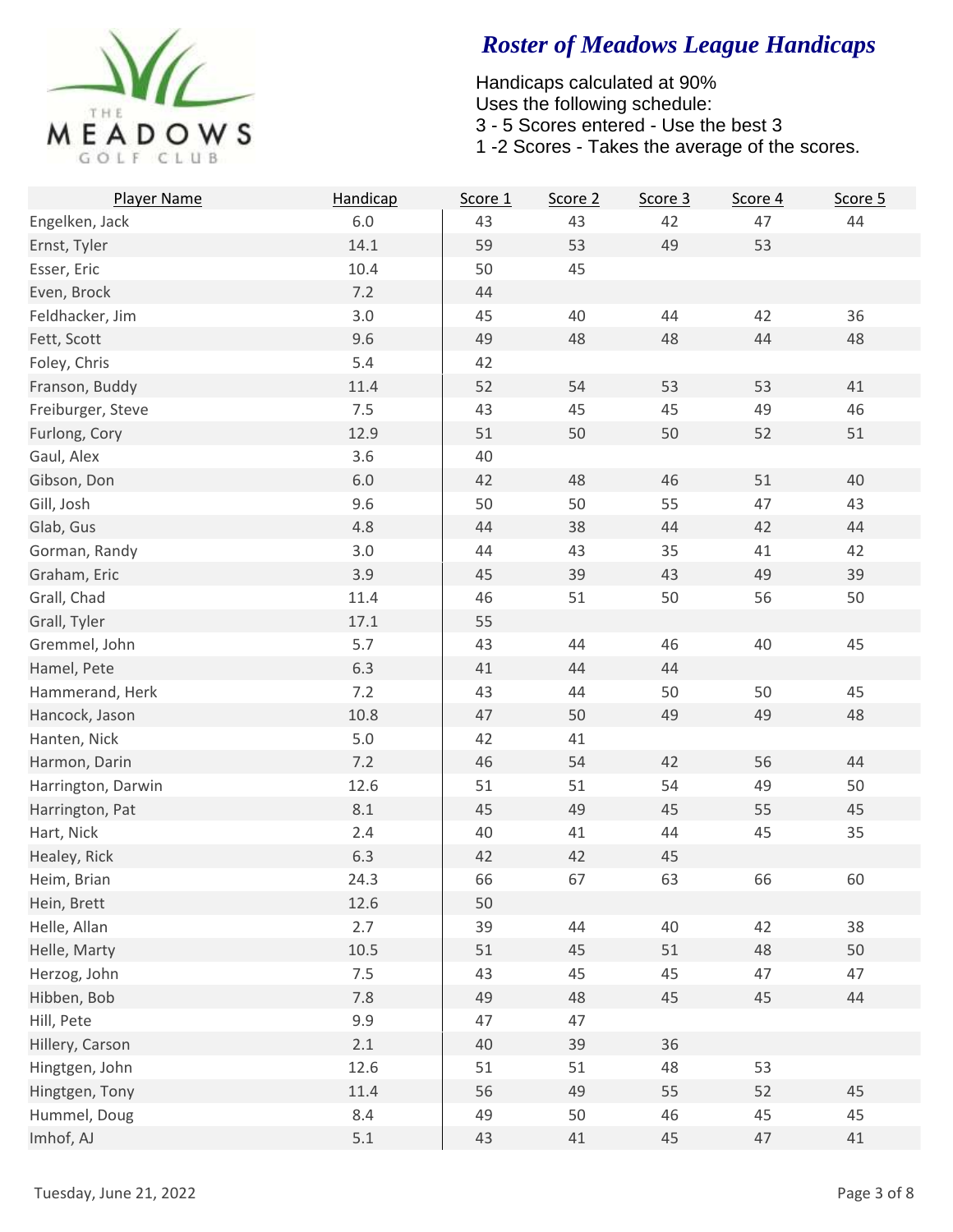

| <b>Player Name</b> | Handicap | Score 1 | Score 2 | Score 3 | Score 4 | Score 5 |
|--------------------|----------|---------|---------|---------|---------|---------|
| Imhof, Eric        | 5.9      | 45      | 40      |         |         |         |
| Jahn, Jake         | 17.1     | 55      |         |         |         |         |
| Jensen, Leon       | 7.5      | 42      | 42      | 53      | 49      | 51      |
| Jewitt, Dave       | 11.2     | 47      | 50      |         |         |         |
| Jochum, Rick       | 17.4     | 68      | 49      | 49      |         |         |
| Josvanger, Josh    | 7.2      | 46      | 42      |         |         |         |
| Kaesbauer, Mike    | 10.5     | 49      | 49      | 48      | 57      | 46      |
| Kass, Matt         | 16.5     | 53      | 56      | 54      | 59      |         |
| Kerkenbush, Chad   | 8.1      | 45      |         |         |         |         |
| Knapp, Rick        | 4.5      | 47      | 49      | 43      | 40      | 40      |
| Konrardy, Tony     | 12.9     | 53      | 54      | 46      | 53      | 52      |
| Krausman, Ross     | 7.2      | 44      | 46      | 47      | 49      | 42      |
| Kritz, Kyle        | 5.7      | 40      | 44      | 43      | 47      | 47      |
| Krueger, Al        | 10.8     | 49      | 50      | 45      | 55      | 52      |
| Kuennen, Rob       | 17.1     | 52      | 58      |         |         |         |
| Kunkel, Ken        | 10.4     | 43      | 52      |         |         |         |
| Lampe, Buck        | 16.2     | 54      |         |         |         |         |
| Lange, Dylan       | 5.4      | 41      | 43      |         |         |         |
| Lange, Marty       | 6.9      | 43      | 47      | 44      | 49      | 44      |
| Lange, Mike        | 11.1     | 52      | 48      | 52      | 47      | 50      |
| Latimer, Mike      | 12.6     | 50      |         |         |         |         |
| LeGrand, Ron       | $6.0\,$  | 42      | 41      | 46      | 46      | 45      |
| Leicht, John       | 12.6     | 49      | 53      | 50      | 51      | 53      |
| Leicht, Scott      | 8.7      | 46      | 44      | 52      | 48      | 47      |
| Leiser, Joe        | 3.3      | 38      | 41      | 42      | 43      | 40      |
| Lex, Doug          | 8.4      | 48      | 49      | 44      | 51      | 44      |
| Lex, Patrick       | 5.4      | 42      | 46      | 44      | 41      | 43      |
| Lindquist, Todd    | 30.6     | $70\,$  |         |         |         |         |
| Link, Alex         | 2.2      | 35      | 42      |         |         |         |
| Link, Steve        | 1.2      | 41      | 37      | 40      | 38      | 37      |
| Lochner, Ashley    | 11.7     | 49      |         |         |         |         |
| Lovett, Joe        | 10.5     | 49      | 44      | 50      | 52      | 51      |
| Lund, Jamie        | 8.7      | 44      | 51      | 56      | 46      | 47      |
| Lund, Randy        | 8.4      | 46      | 48      | 53      | 42      | 50      |
| Martin, Max        | 23.4     | 62      |         |         |         |         |
| McNally, Bob       | 8.1      | 45      |         |         |         |         |
| Meyer, Brian       | 3.6      | 38      | 44      | 43      | 39      | 43      |
| Meyer, Greg        | 2.4      | 40      | 38      | 39      | 40      | 39      |
| Meyer, John        | $-0.3$   | 39      | 37      | 35      | 36      | 36      |
| Meyer, Tristan     | 20.7     | 59      |         |         |         |         |
|                    |          |         |         |         |         |         |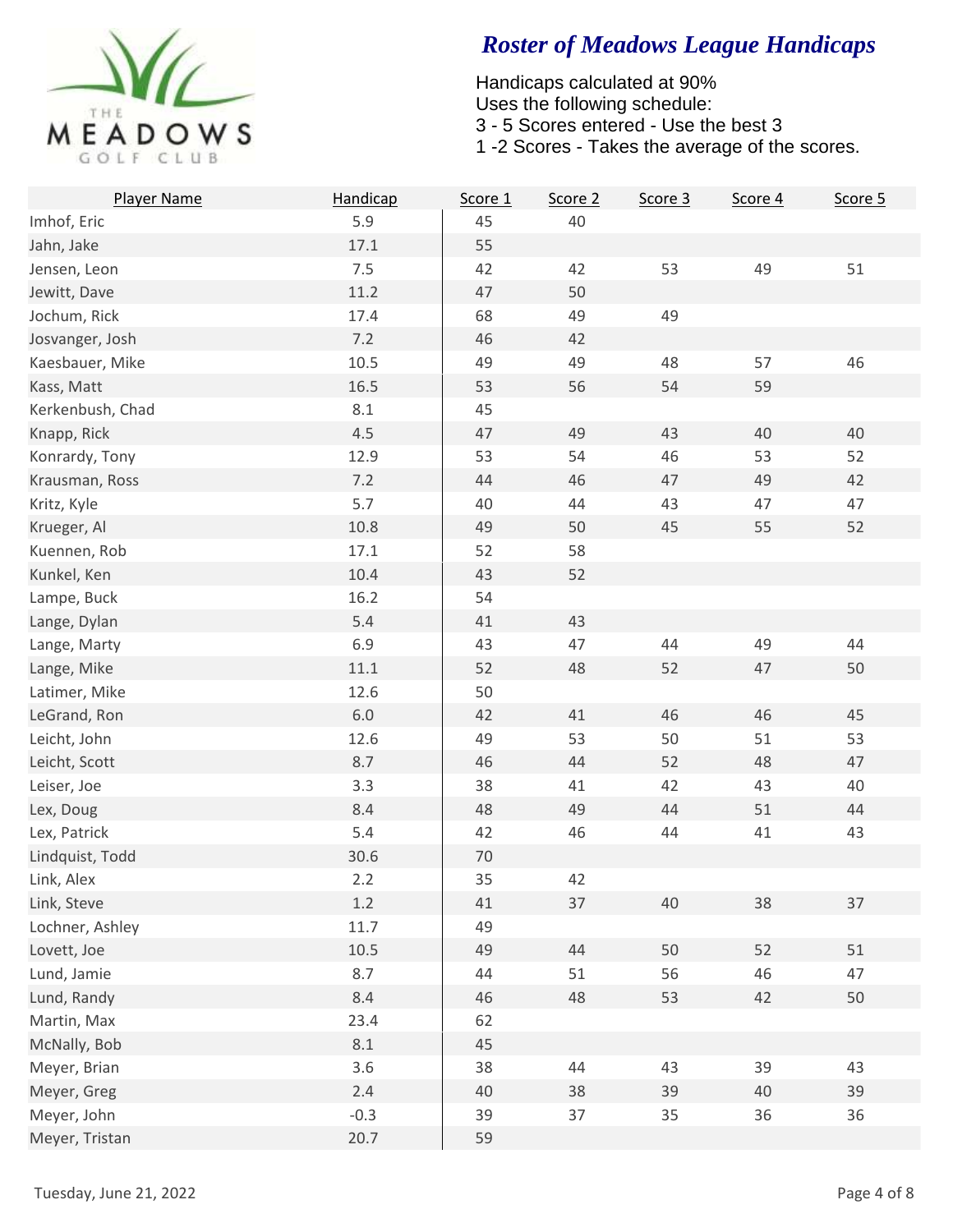

| Player Name          | Handicap | Score 1 | Score 2 | Score 3 | Score 4 | Score 5 |
|----------------------|----------|---------|---------|---------|---------|---------|
| Mialkowski, Andrew   | 14.4     | 52      |         |         |         |         |
| Miller, Brad         | 7.5      | 43      | 46      | 44      |         |         |
| Mills, Darin         | 12.6     | 50      | 53      | 51      | 49      | 55      |
| Monroe, Brandon      | 6.9      | 42      | 50      | 45      | 44      | 46      |
| Mueller, Bob         | $6.0\,$  | 45      | 48      | 48      | 45      | 38      |
| Mueller, Kevin       | 7.2      | 42      | 45      | 45      |         |         |
| Mulligan, Dan        | 3.6      | 40      | 39      | 42      | $41\,$  |         |
| Murphy, Pat          | 5.4      | 43      | 44      | 43      | 40      | 44      |
| Murphy, Sean         | 3.3      | 39      | 41      | 40      | 40      | 47      |
| Nauman, Jack         | 9.6      | 56      | 47      | 47      | 56      | 46      |
| Naumann, max         | $-0.9$   | 35      |         |         |         |         |
| Naumann, Randy       | 0.3      | 37      | 35      | 37      |         |         |
| Neuman, Ron          | 6.6      | 46      | 46      | 45      | 39      | 47      |
| Nichols, Chuck       | 12.0     | 50      | 51      | 47      |         |         |
| Nicholson, Dave      | 9.9      | 47      |         |         |         |         |
| Niemer, Pat          | 5.1      | 46      | 42      | 43      | 41      | 42      |
| Nigg, John           | 10.5     | 50      | 47      | 49      | 47      |         |
| Noel, Colin          | 10.4     | 49      | 46      |         |         |         |
| Noonan, Jake         | 4.2      | 43      | 41      | 42      | 41      | 40      |
| Oberbroeckling, Jake | 6.3      | 51      | 47      | 44      | 41      | 44      |
| Oberbroeckling, Joe  | 16.2     | 54      | 51      | 57      | 60      | 59      |
| Oberbroeckling, Zach | 12.0     | 45      | 57      | 51      | 52      | 58      |
| Oberfoell, Dan       | 5.4      | 42      |         |         |         |         |
| Offerman, Ken        | 19.8     | 58      |         |         |         |         |
| Olson, Craig         | 18.0     | 55      | 58      | 56      | 57      | 59      |
| Orr, Josh            | 4.5      | 42      | 41      | 41      | 43      | 41      |
| Osterberger, Jeff    | 9.5      | 45      | 48      |         |         |         |
| Pfab, Roger          | 2.7      | 39      |         |         |         |         |
| Phalen, Mark         | 10.8     | 48      |         |         |         |         |
| Ploeger, Gene        | 15.6     | 56      | 52      | 52      |         |         |
| Ploessl, Dale        | 8.1      | 45      |         |         |         |         |
| Ploessl, Luke        | 9.6      | 49      | 48      | 44      | 48      | 52      |
| Poggemiller, Shawn   | 13.5     | 51      |         |         |         |         |
| Portwood, Alex       | 9.9      | 47      |         |         |         |         |
| Potts, Alex          | 5.4      | 43      | 41      |         |         |         |
| Powers, John         | 7.2      | 44      |         |         |         |         |
| Pullen, Matt         | 6.6      | 50      | 50      | 42      | 45      | 43      |
| Putchio, Charlie     | 5.4      | 44      | 40      |         |         |         |
| Putchio, Ty          | 9.0      | 46      | 50      | 47      | 47      | 45      |
| Ready, Steve         | 16.2     | 54      | 54      |         |         |         |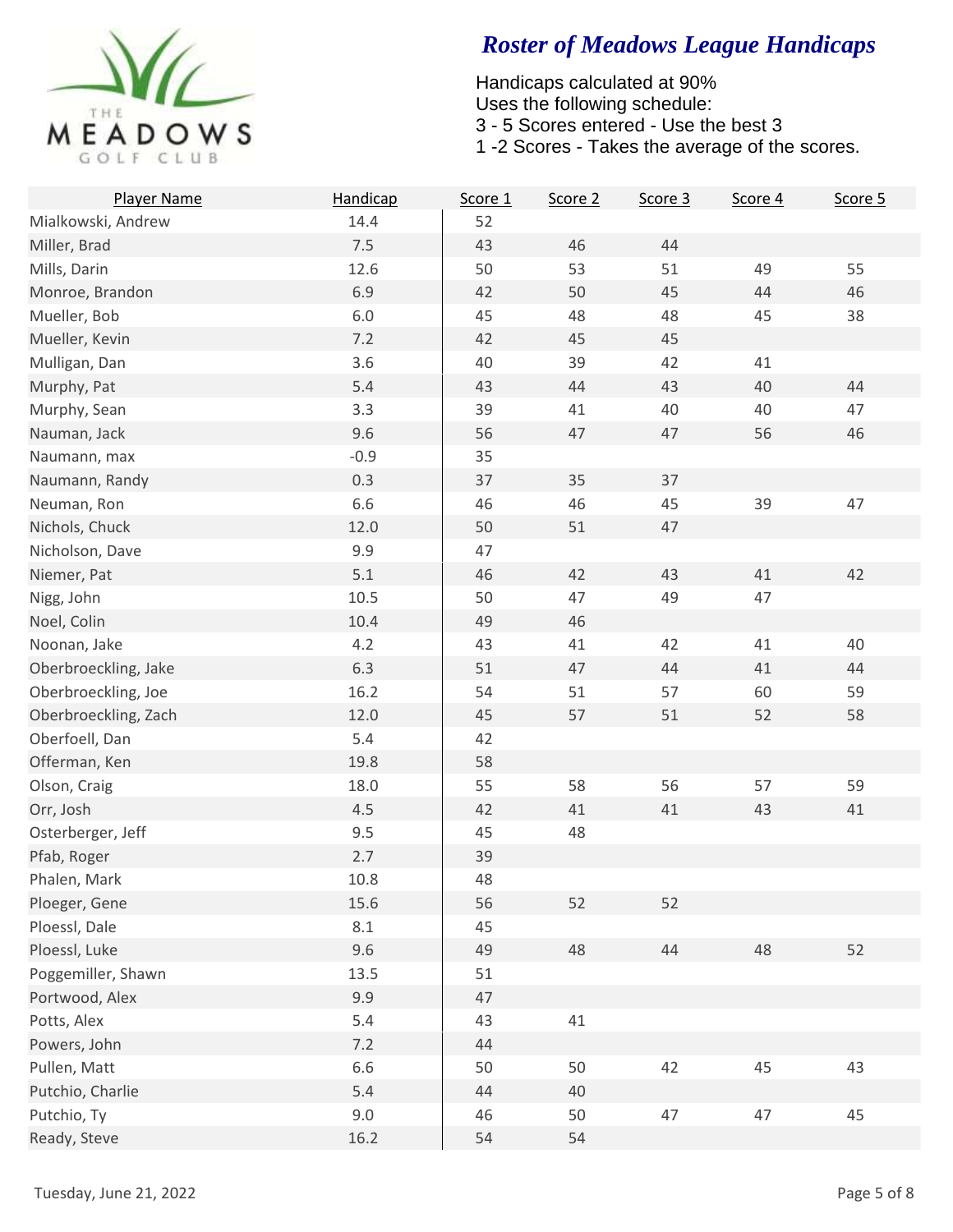

| Player Name       | Handicap | Score 1 | Score 2 | Score 3 | Score 4 | Score 5 |
|-------------------|----------|---------|---------|---------|---------|---------|
| Reding, Bob       | 15.3     | 55      | 56      | 59      | 54      | 50      |
| Reisch, Bob       | 4.5      | 44      | 37      | 46      | 42      | 46      |
| Remakel, Jon      | 19.8     | 56      | 61      | 57      |         |         |
| Richey, John      | 3.9      | 40      | 43      | 47      | 39      | 42      |
| Riegler, Tucker   | 6.3      | 43      |         |         |         |         |
| Roen, Jeff        | 9.9      | 47      |         |         |         |         |
| Roth, Ben         | 5.4      | 42      |         |         |         |         |
| Roth, Jim         | 4.2      | 43      | 44      | 40      | 39      |         |
| Ruden, Nick       | 6.3      | 41      | 45      |         |         |         |
| Rupp, Mike        | 9.0      | 46      |         |         |         |         |
| Sanders, Chris    | 13.5     | 50      | 52      | 52      | 57      | 51      |
| Sandman, Dave     | 6.3      | 46      | 49      | 43      | 40      | 49      |
| Schadel, Jason    | 20.2     | 59      | 58      |         |         |         |
| Schaeffer, Andy   | 6.3      | 42      | 44      |         |         |         |
| Schardt, Luke     | 7.8      | 49      | 53      | 48      | 42      | 44      |
| Scheidel, Caleb   | 19.8     | 58      |         |         |         |         |
| Schetgen, Brady   | 3.9      | 45      | 45      | 42      | 38      | 41      |
| Schetgen, Brandon | 16.2     | 54      |         |         |         |         |
| Schilling, Pete   | 6.9      | 47      | 44      | 45      | 44      | 43      |
| Schmitt, Jesse    | 6.9      | 52      | 44      | 43      | 48      | 44      |
| Schmitt, Jim      | 9.0      | 47      | 47      | 50      | 44      | 47      |
| Schmitt, Randy    | 3.9      | 40      | 39      | 42      | 42      | 43      |
| Schoen, Pete      | 6.9      | 46      | 49      | 45      | 43      | 43      |
| Schumacher, Dan G | 20.7     | 60      | 58      |         |         |         |
| Schumacher, Gabe  | 17.4     | 56      | 54      | 56      | 57      |         |
| Schumacher, Paul  | 15.9     | 57      | 55      | 57      | 52      | 54      |
| Schumacher, Pete  | 14.4     | 52      | 52      | 54      | 57      | 52      |
| Schumacher, Wayne | 9.3      | 47      | 53      | 51      | 47      | 45      |
| Scudder, John     | 17.4     | 63      | 57      | 53      | 59      | 56      |
| Setter, Luke      | 9.0      | 53      | 46      | 43      | 52      | 49      |
| Shallow, Josh     | 12.6     | 50      |         |         |         |         |
| Shirley, J.R.     | 11.1     | 57      | 52      | 47      | 46      | 53      |
| Siegert, Cormac   | 12.6     | 50      |         |         |         |         |
| Sievers, Mark     | 10.8     | 48      |         |         |         |         |
| Sievers, Mike     | 6.6      | 50      | 43      | 46      | 41      | 47      |
| Sigwarth, Jared   | 4.2      | 40      | 47      | 42      | 43      | 40      |
| Sigwarth, Wil     | 3.0      | 42      | 41      | 40      | 38      | 40      |
| Simpson, Alex     | 20.7     | 59      |         |         |         |         |
| Sindberg, Keith   | 6.6      | 44      | 45      | 52      | 41      | 45      |
| Sinnott, Brendan  | 15.3     | 61      | 53      | 54      | 58      | 52      |
|                   |          |         |         |         |         |         |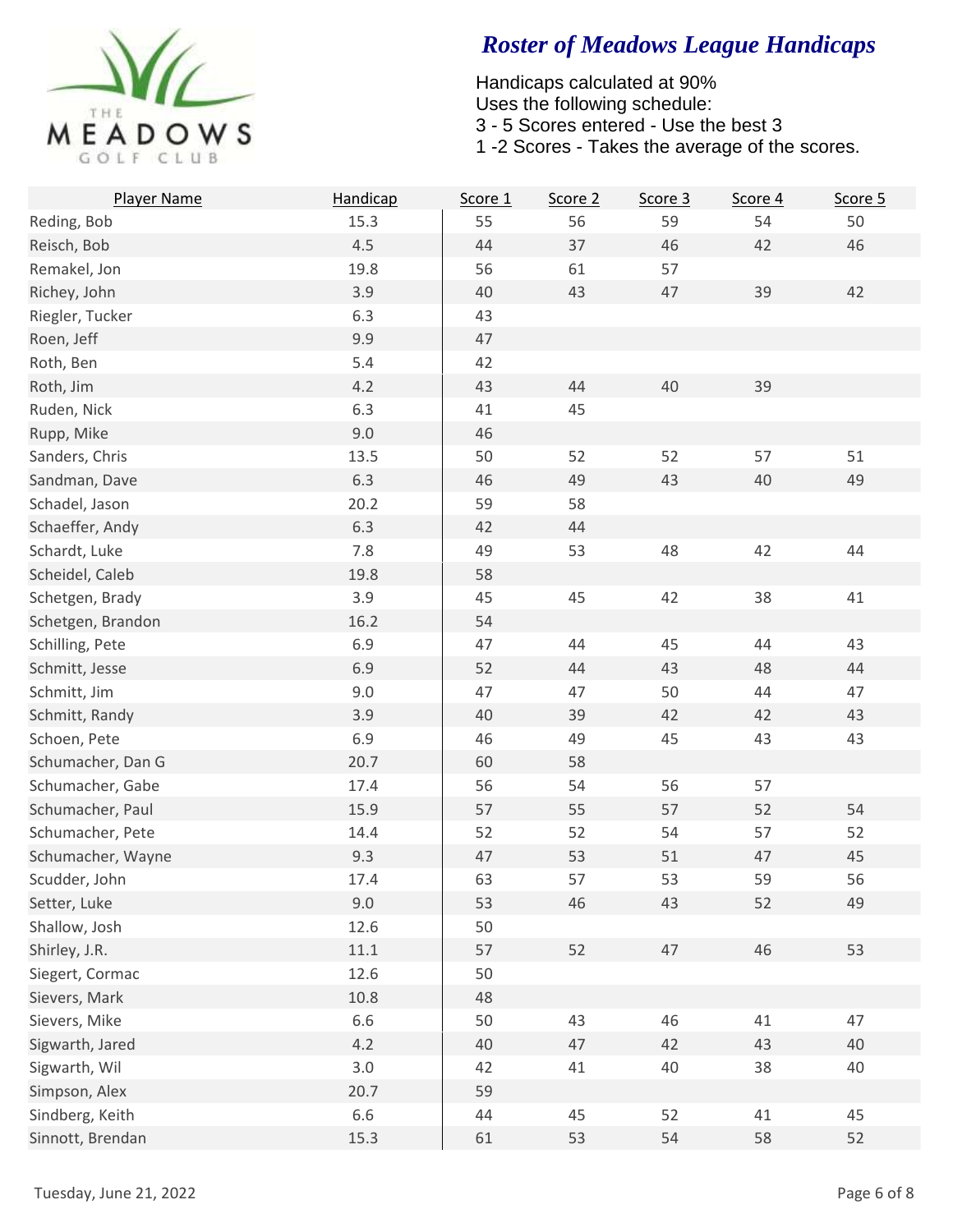

| Player Name      | Handicap | Score 1 | Score 2 | Score 3 | Score 4 | Score 5 |
|------------------|----------|---------|---------|---------|---------|---------|
| Small, Joe       | 9.3      | 47      | 50      | 47      | 49      | 45      |
| Small, Ryan      | 12.6     | 43      | 57      |         |         |         |
| Smith, Kevin     | 8.1      | 49      | 44      | 52      | 45      | 46      |
| Soat, Ryan       | 10.8     | 49      | 51      | 47      | 48      | 51      |
| Sondgeroth, Cole | 0.0      | 36      |         |         |         |         |
| Spautz, Chris    | 18.9     | 57      |         |         |         |         |
| Specht, Rudy     | 14.1     | 52      | 51      | 56      | 52      | 52      |
| Spies, Tanner    | $6.0\,$  | 45      | 45      | 44      | 39      | 45      |
| Spinoso, Joe     | 12.6     | 50      |         |         |         |         |
| Spires, Ryan     | 14.8     | 55      | 50      |         |         |         |
| Stackis, Steve   | 9.6      | 48      | 49      | 46      | 46      | 48      |
| Stahl, Jeff      | 11.4     | 49      | 49      | 48      | 55      |         |
| Stecklein, Rick  | 10.2     | 43      | 51      | 51      | 52      | 48      |
| Sterner, Larry   | 9.5      | 48      | 45      |         |         |         |
| Sturgill, Dave   | 7.8      | 46      | 47      | 41      |         |         |
| Suarez, Paul     | 2.7      | 39      |         |         |         |         |
| Swan, Lincoln    | 7.2      | 41      | 45      | 51      | 47      | 46      |
| Sweere, Ben      | 11.7     | 49      |         |         |         |         |
| Tefft, Steve     | 10.5     | 44      | 51      | 48      |         |         |
| Tharp, Dave      | 7.2      | 48      | 45      | 46      | 50      | 41      |
| Thayer, Curt     | 7.2      | 45      | 43      |         |         |         |
| Theobald, Rich   | 4.5      | 40      | 40      | 45      | 43      | 47      |
| Thill, Tim       | 7.8      | 43      | 56      | 50      | 48      | 43      |
| Thiltgen, Tom    | 9.9      | 48      | 46      |         |         |         |
| Tomkins, Andy    | 16.5     | 55      | 56      | 56      | 52      | 56      |
| Tomkins, Matt    | 7.5      | 45      | 43      | 47      | 45      | 45      |
| Tonn, Doug       | 8.7      | 45      | 49      | 45      | 50      | 47      |
| Tranel, Justin   | 7.2      | 44      |         |         |         |         |
| Treanor, Rick    | 10.2     | 51      | 50      | 50      | 46      | 46      |
| Trentz, Todd     | 10.8     | 50      | 50      | 55      | 46      | 48      |
| Troy, Denny      | 5.4      | 40      | 43      | 44      | 43      | 45      |
| Tuthill, Jason   | 11.7     | 50      | 46      | 51      |         |         |
| Tysver, Dustin   | 2.1      | 42      | 43      | 39      | 37      | 39      |
| Unsen, AJ        | 6.9      | 41      | 46      | 45      | 49      | 45      |
| Uthe, Matt       | 6.6      | 42      | 49      | 41      | 47      |         |
| Vail, John       | $8.1\,$  | 45      |         |         |         |         |
| Vancleve, Dennis | 3.3      | 42      | 39      | 41      | 42      | 39      |
| Vanderah, Tom    | 10.5     | 50      | 47      | 51      | 49      | 47      |
| Vyverberg, Eddy  | 3.6      | 40      | 45      | 43      | 39      | 41      |
| Wachter, Jeff    | $0.0\,$  | 37      | 38      | 35      | 36      | 42      |
|                  |          |         |         |         |         |         |